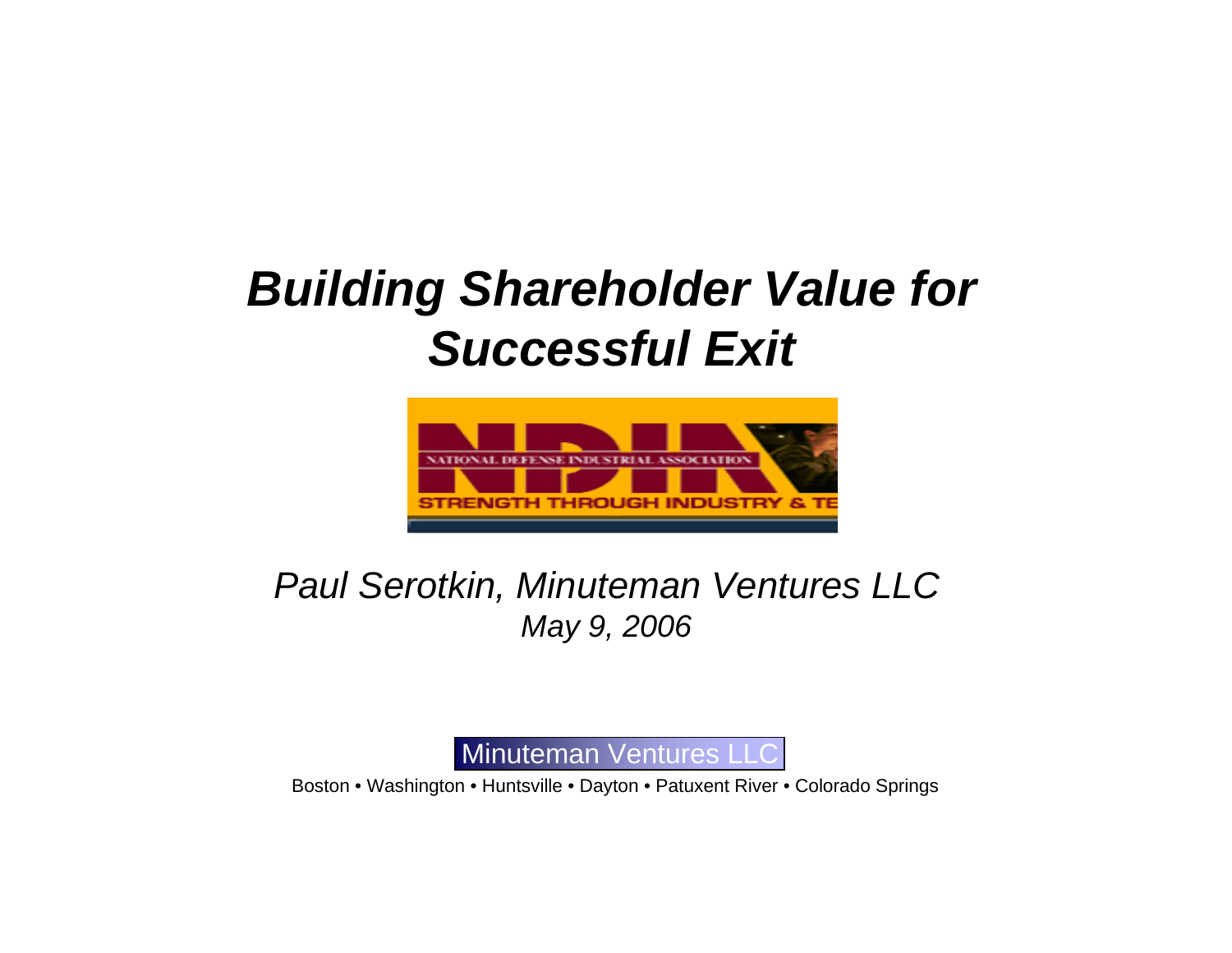# **Minuteman Ventures LLC-Overview**

- $\bullet$ Mergers & Acquisitions (M&A) transaction advisory services firm
- $\bullet$  Focus: aerospace, federal, defense, intelligence and homeland security markets
- $\bullet$  Represent:
	- Smaller/mid-tier companies for sale
	- –Mid-tier acquirers
- $\bullet$  Principals: Senior executives who led M&A function at defense/federal contractors
- $\bullet$  Team:
	- Nationally based at strategic defense locations
	- Former owners, CEOs, and senior executives in founder-led and larger companies, all with federal/defense sector background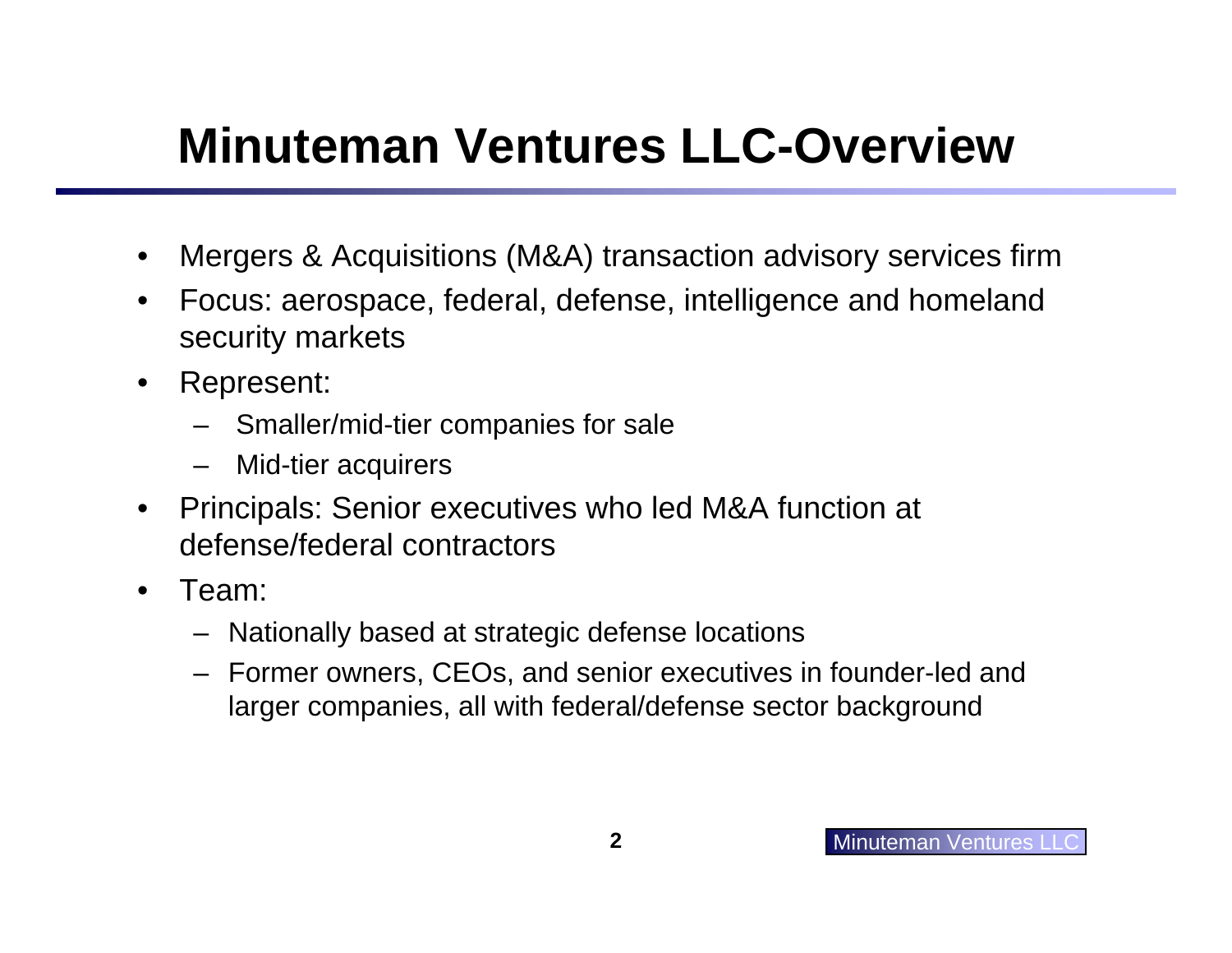# **Today's Topics**

- $\bullet$  Defense M&A Market Dynamics
	- M&A Drivers
- M&A Valuation
	- Metrics
	- Factors
- M&A Process
- Preparing for Sale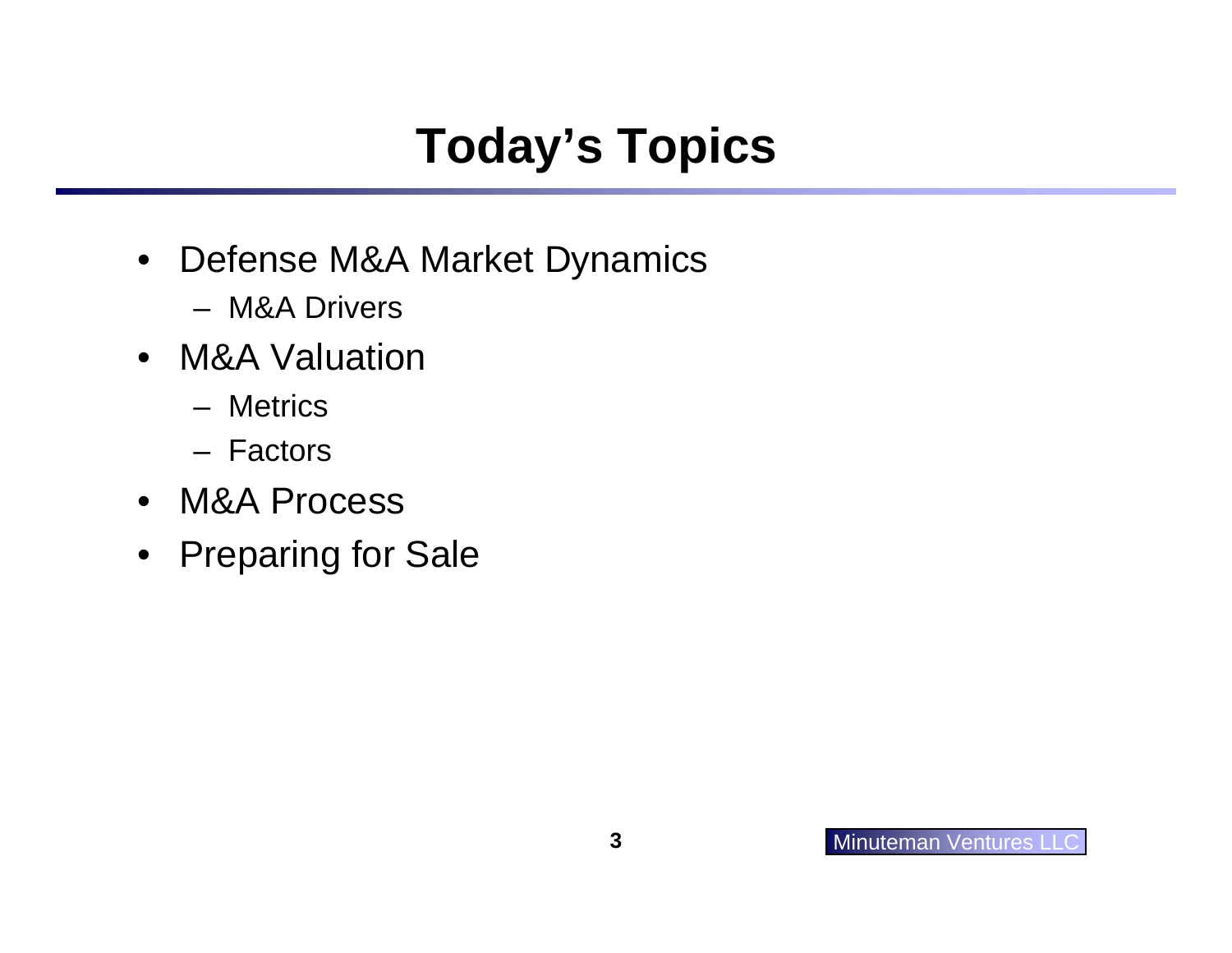## **Defense Sector M&A Market Dynamics (1)**

- Workforce:
	- Outsourcing accelerates
	- Aging federal employee base
- Contracts:
	- GWAC/GSA to agency-specific versions
- Technology:
	- Enterprise driven
	- Modernization and Sustainment
	- Net enabled, network-centric
- Consolidation
	- OCI Conflict-driven opportunities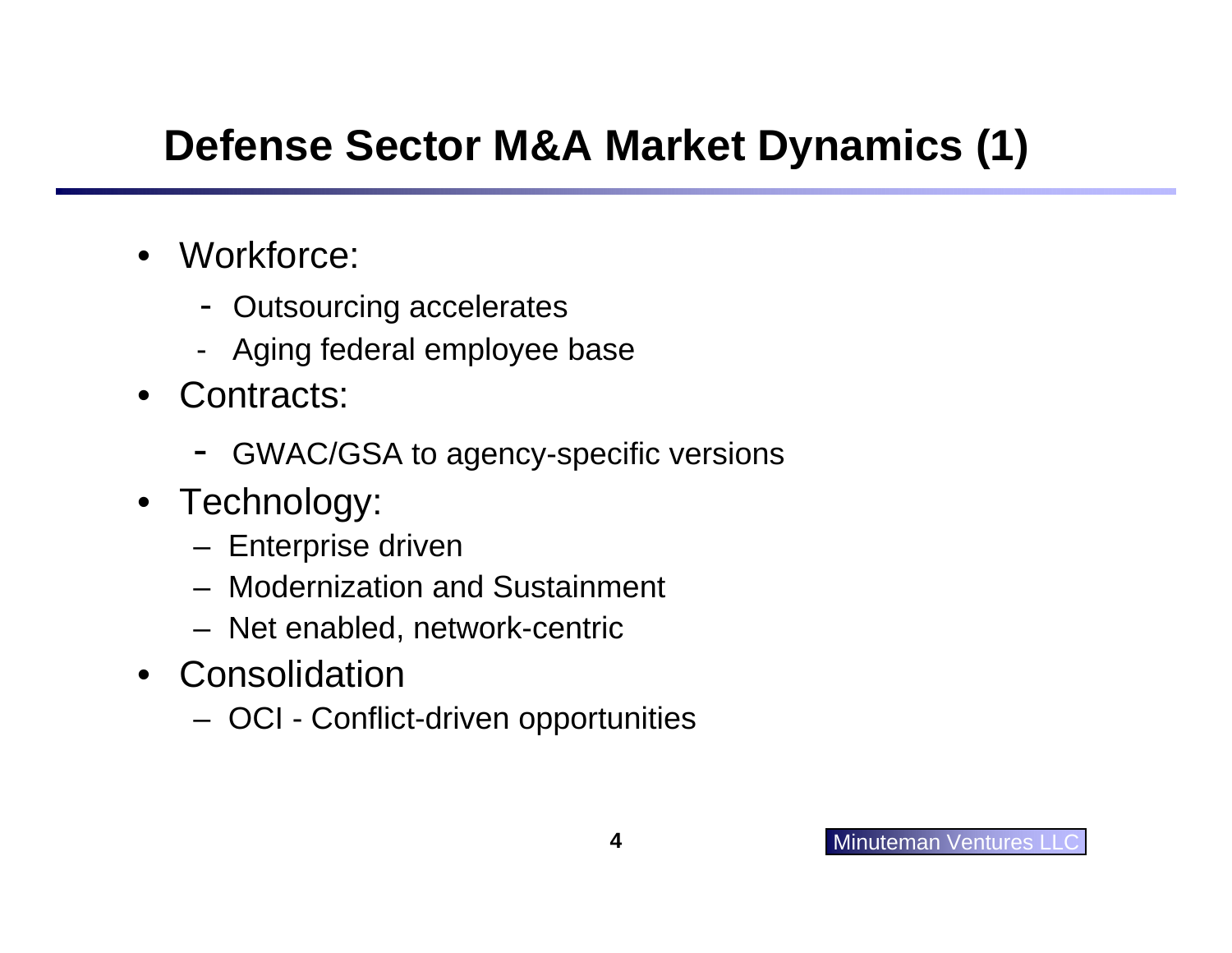## **Defense Sector M&A Market Dynamics (2)**

- $\bullet$  Government Funding:
	- Accelerated budgets for intel, GWOT, Homeland Security
	- Growing IT budgets
	- Takeaway strategy from slowed overall DoD budgets
- $\bullet$  Programs:
	- Shift from platforms to IT, O&M
	- Technology capture/transfer from smaller company to larger businesses
- $\bullet$  Strong Capital Market Response to Budget Flows:
	- IPO Activity, particularly in IT services
	- Private equity active in defense, homeland security markets
	- New financing mechanisms SPACs
- $\bullet$  Macro:
	- Market fragmentation
	- Reasonably price cost of capital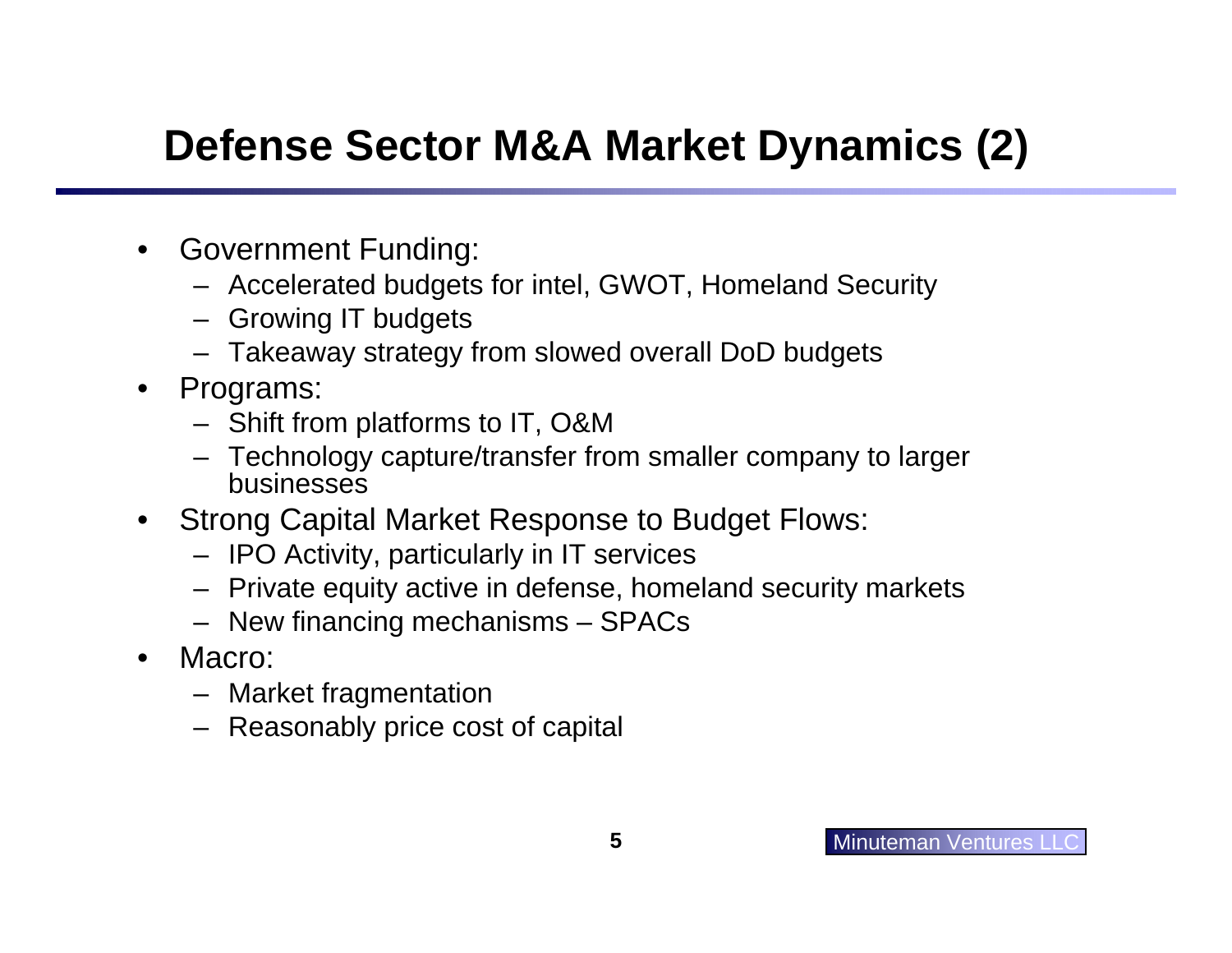## **Representative Defense Sector M&A Transactions – March 2006**

### **Defense M&A Transaction by Segment:**

- Space/Satellites 3
- $\bullet$ Manufacturing – 5
- MRO 2
- Components/subsystems 8
- Software 1
- Telecom 1
- Sensors/Technology Equipment 5
- System Integration/Engineering 3
- •IT Services/Consulting – 5

### **Total: 33**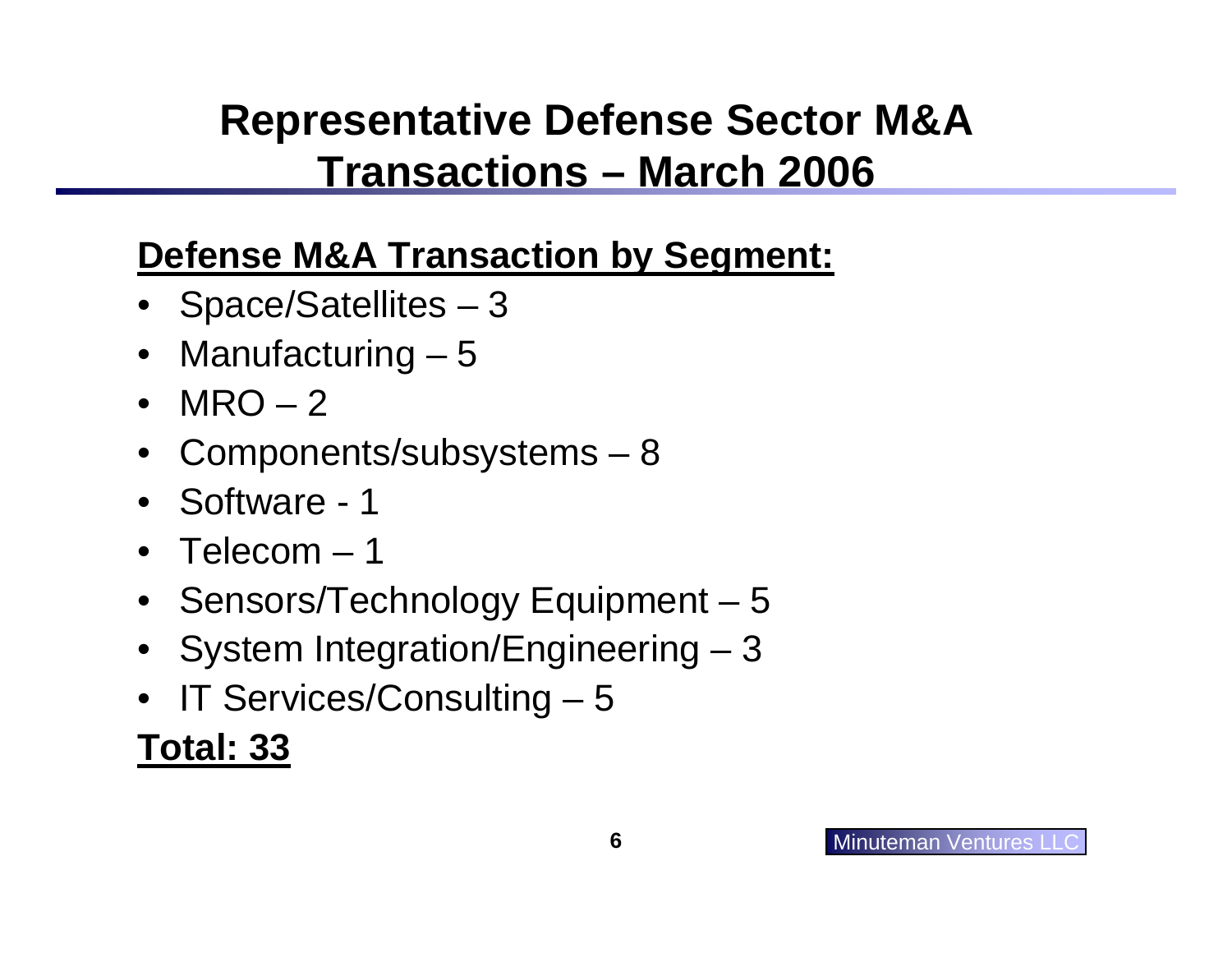### **Defense/Federal M&A Market: Seller Transaction Profile (Services)**

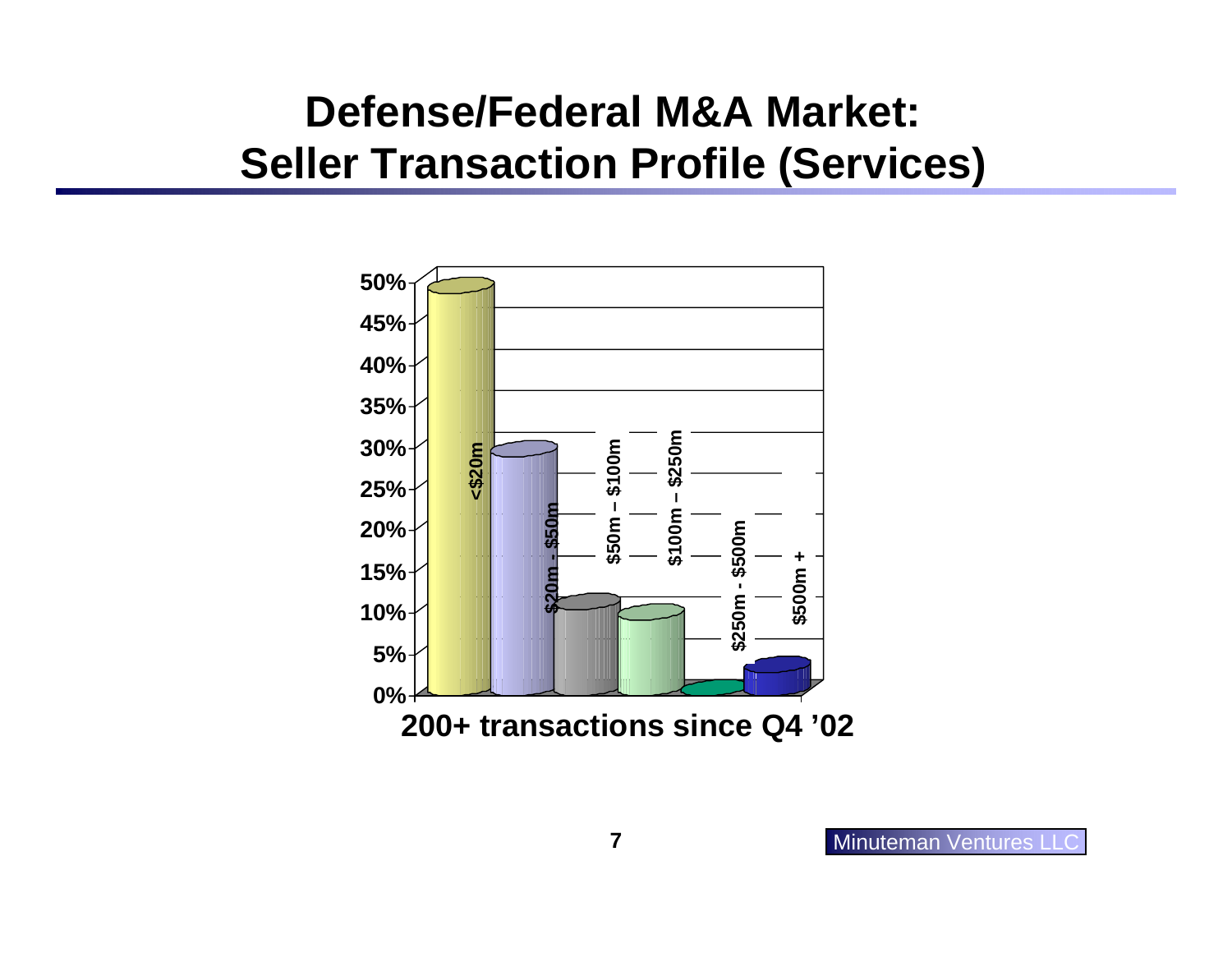### **Defense M&A Valuation: Size Matters**

| <b>Target Revenue</b> | <b>Transaction Value</b> |
|-----------------------|--------------------------|
| Under \$20 million    | 4-6x EBITDA              |
| \$20-50 million       | 6-8x EBITDA              |
| \$50-100 million      | $8-10+x$ EBITDA          |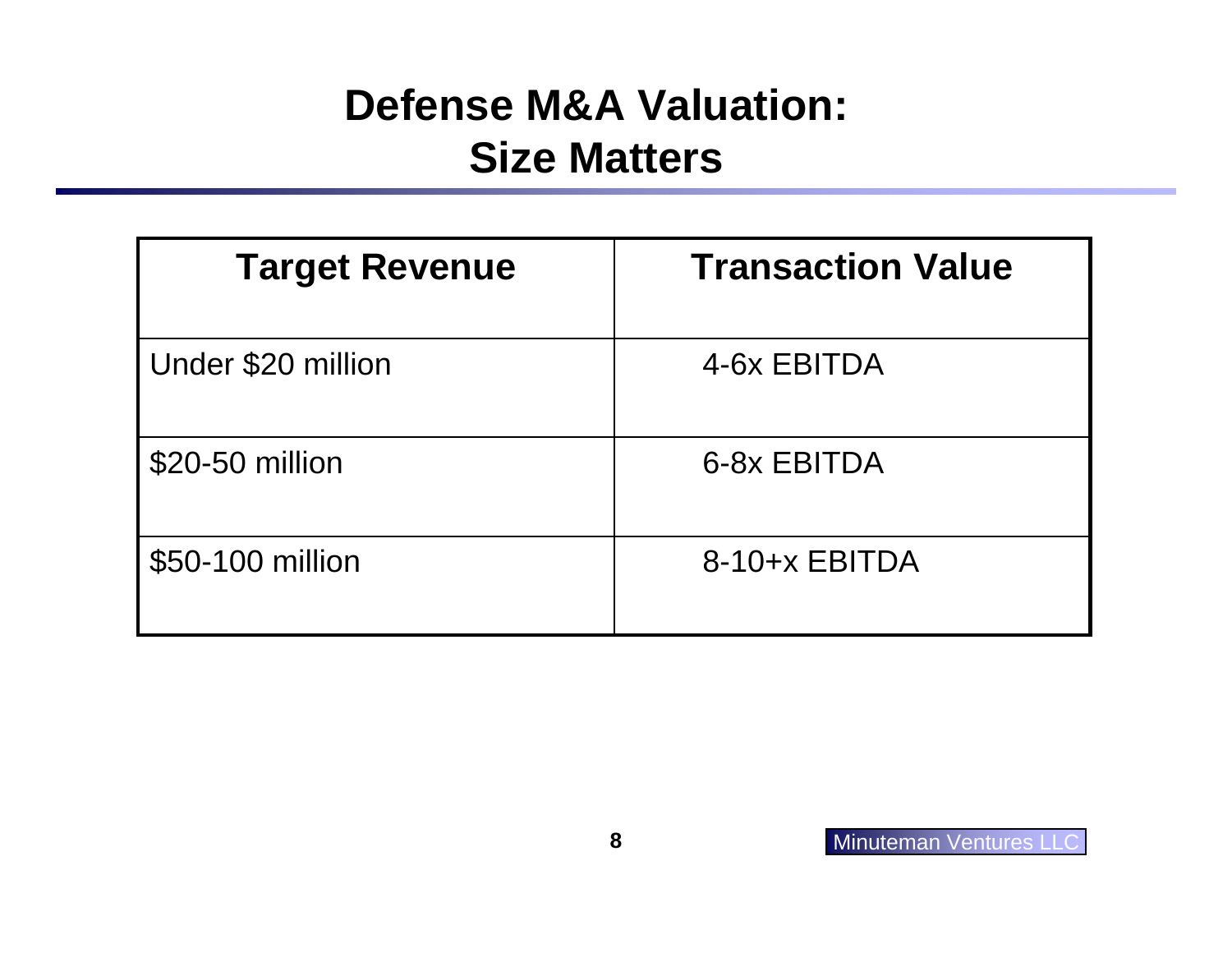# **How is Value Determined**

- $\bullet$  Valuation tools buyers use
	- M&A Market comparables (adjusted for size, liquidity)
	- Public company comparables (adjusted for size, liquidity)
	- Discounted Cash flow (company projections)
	- Make v. buy analysis
- $\bullet$  Always Company-specific
	- Price is based on investment value what you must receive to justify giving up cash flows
- $\bullet$  Timing is Critical
	- Best when owner(s), company and market interests are aligned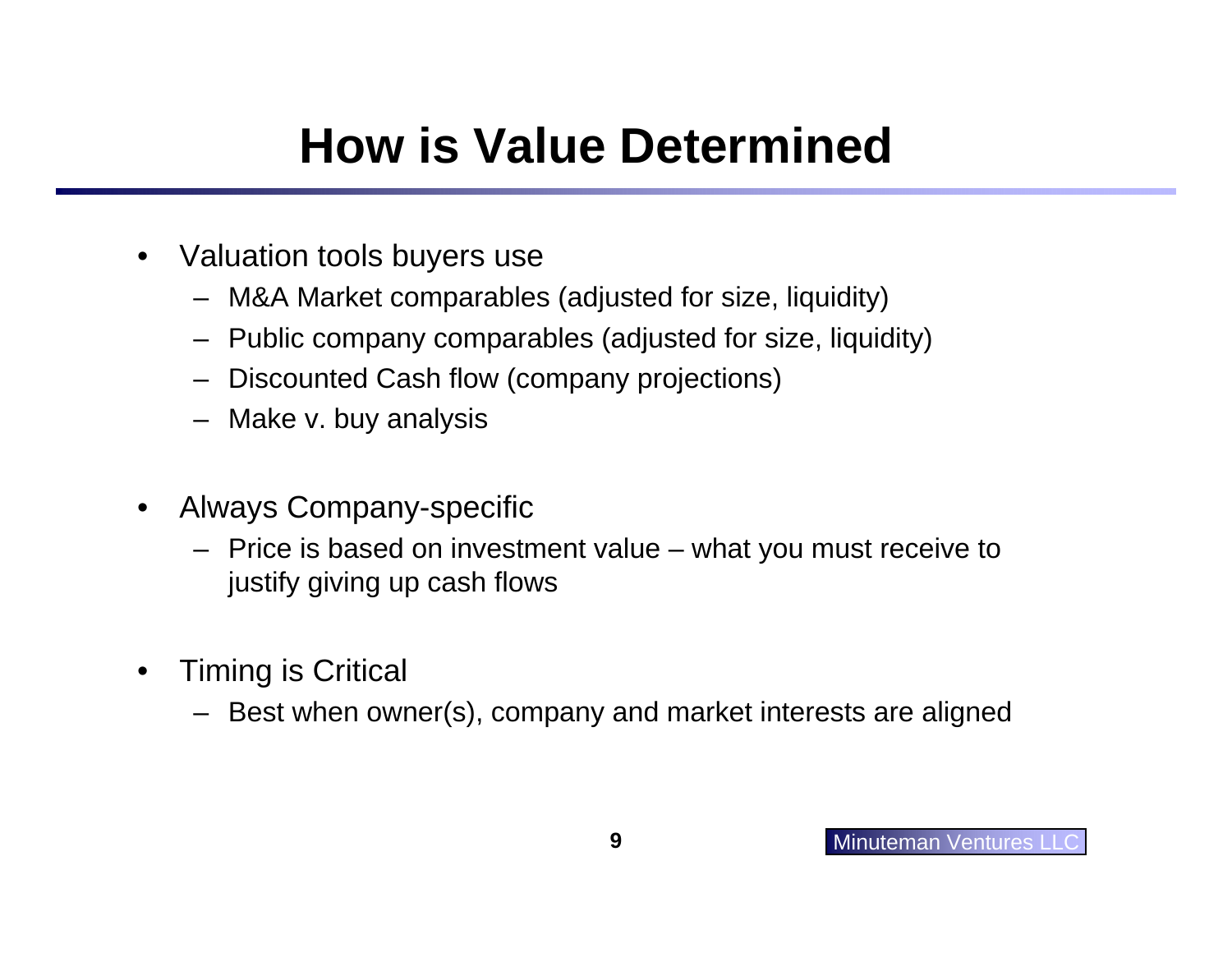### **The 'Value Table' – 10 Leading Factors in Determining Value for Privately held Defense Companies**

|    | 1. Contract Alignment with Critical<br><b>Missions</b>  | <b>Weak Alignment</b><br><b>Strong Alignment</b>                     |  |
|----|---------------------------------------------------------|----------------------------------------------------------------------|--|
|    | <b>Cleared Employees</b>                                | 0-20% Employees Cleared<br>20-60% Cleared<br>60% or Over Cleared     |  |
| 3. | <b>Recaptured Business</b>                              | 0-20% Recompete Revenue<br>20-50% Recompete<br>50% or Over Recompete |  |
|    | <b>Prime Contract Awards</b>                            | 0-20% Prime Contract Revenue<br>20-70% Prime<br>70% or Over Prime    |  |
| 5. | <b>Small Business Set Aside (SBSA)</b><br><b>Awards</b> | 70-100% SBSA Revenue<br>30-70% SBSA<br>30% or Under SBSA             |  |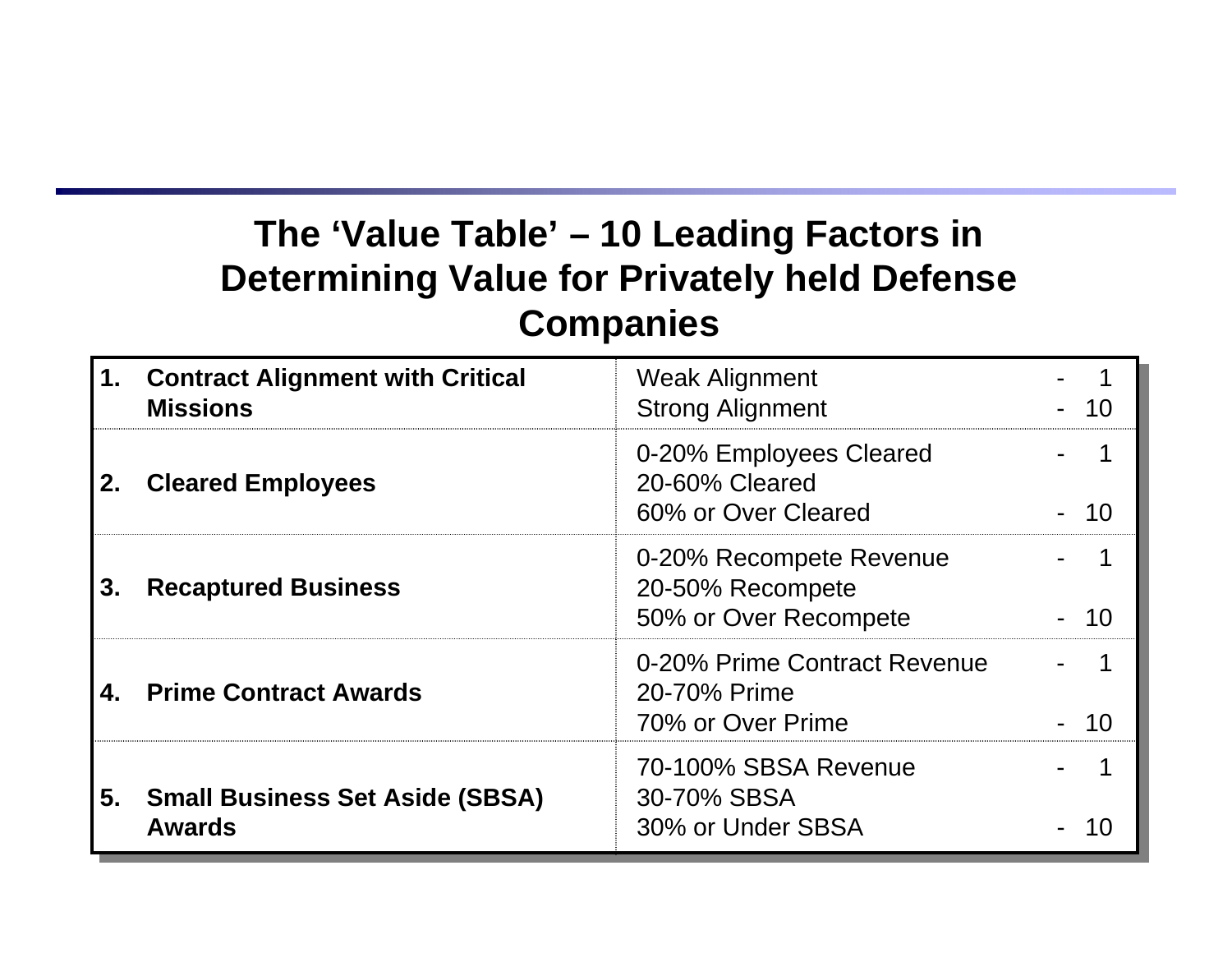### **The 'Value Table' – 10 Leading Factors in Determining Firm Value in the Defense/Federal**

#### **Sector (cont'd)**

| 6. | <b>Time in Business</b>      | 1-3 years<br>4-6 years<br>7-10 years                                           |           |
|----|------------------------------|--------------------------------------------------------------------------------|-----------|
|    | 7. Contract Concentration    | 60%+ revenue from 1 contract<br>25-60%<br>less than 25%                        | <b>10</b> |
| 8. | 8a Revenue                   | 50-100% rev. from $8(a)$<br>15-50% from $8(a)$<br>Less than $15\%$ from $8(a)$ |           |
| 9. | <b>Competent Management</b>  | Lightly regarded management<br>Highly regarded management                      | 10        |
|    | 10. Sustained Revenue Growth | 0-7% compounded ann. rev. growth<br>$8-15%$ growth<br>$15%$ + growth           |           |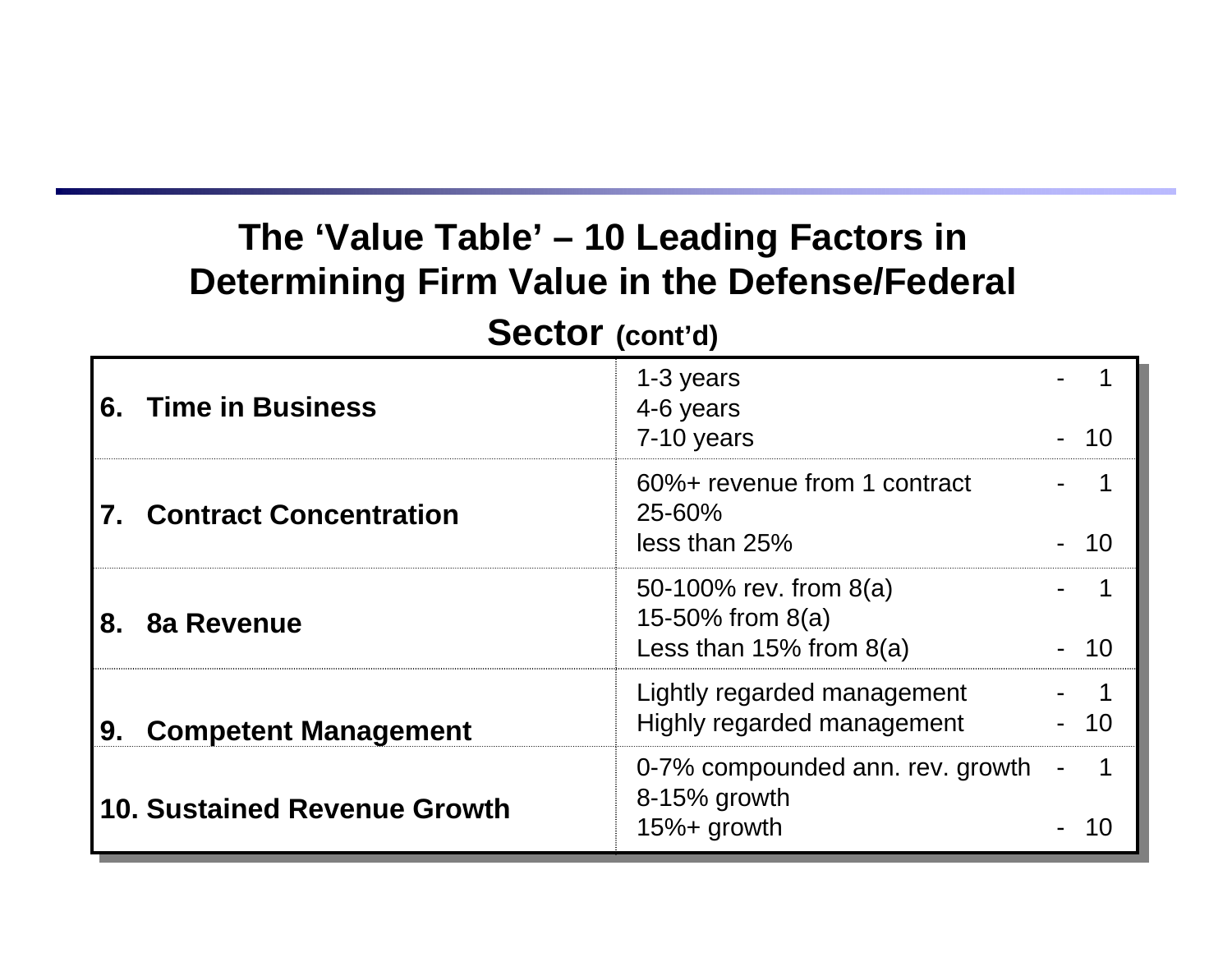# **Owner Options for Liquidity**

- Employee Stock Ownership Plan (ESOP)
- $\checkmark$  Sale of entire company to third party
- ¾ Private equity investment (partial sale)
- $\bullet$ Buy from/sell to other shareholders
- $\bullet$ Family transfer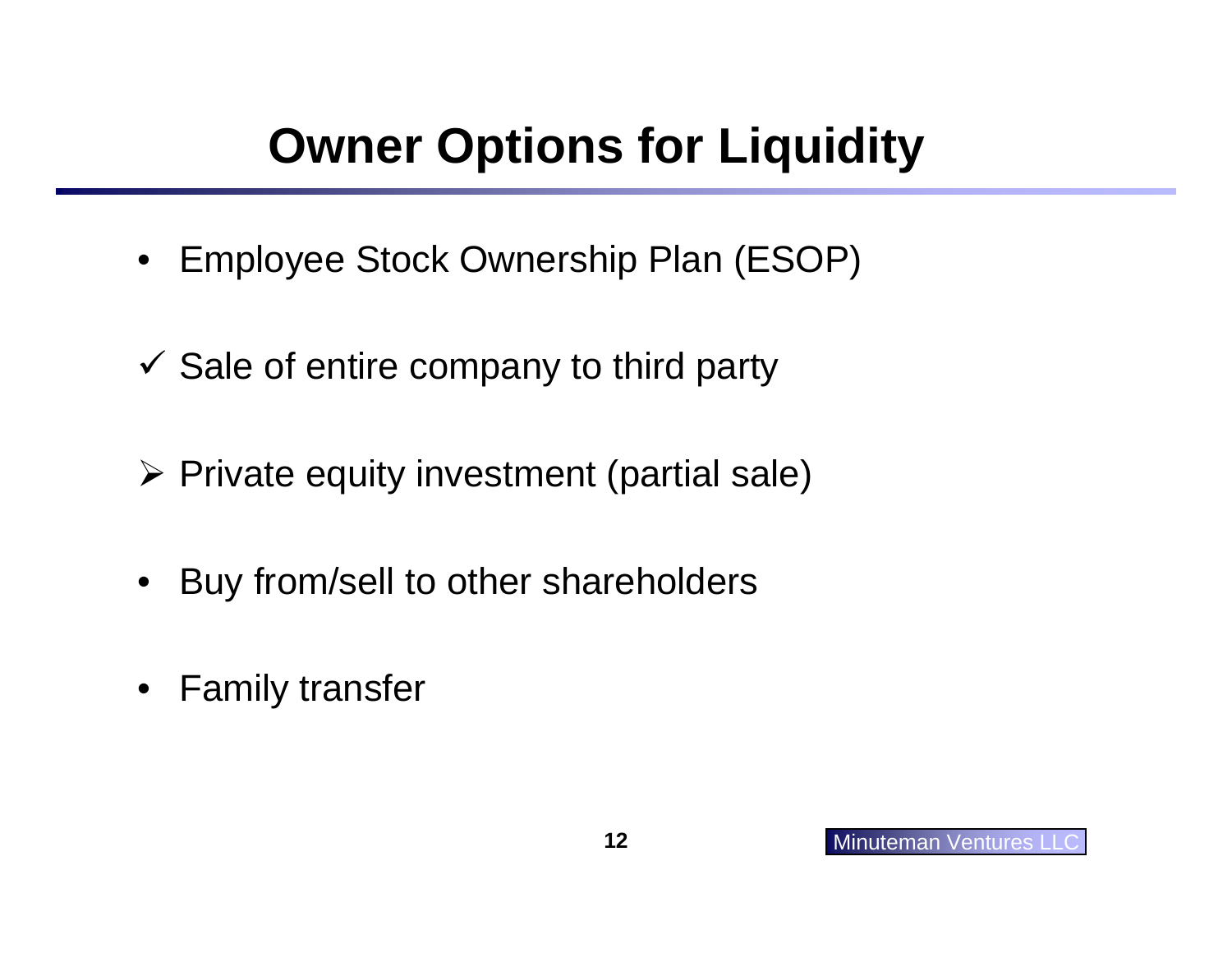## **Optimizing M&A Success**

# **Planning and Process Are Key** to a Successful Transaction



**Diligence Strategy Tax Analysis Recast Financials Prospectus Development**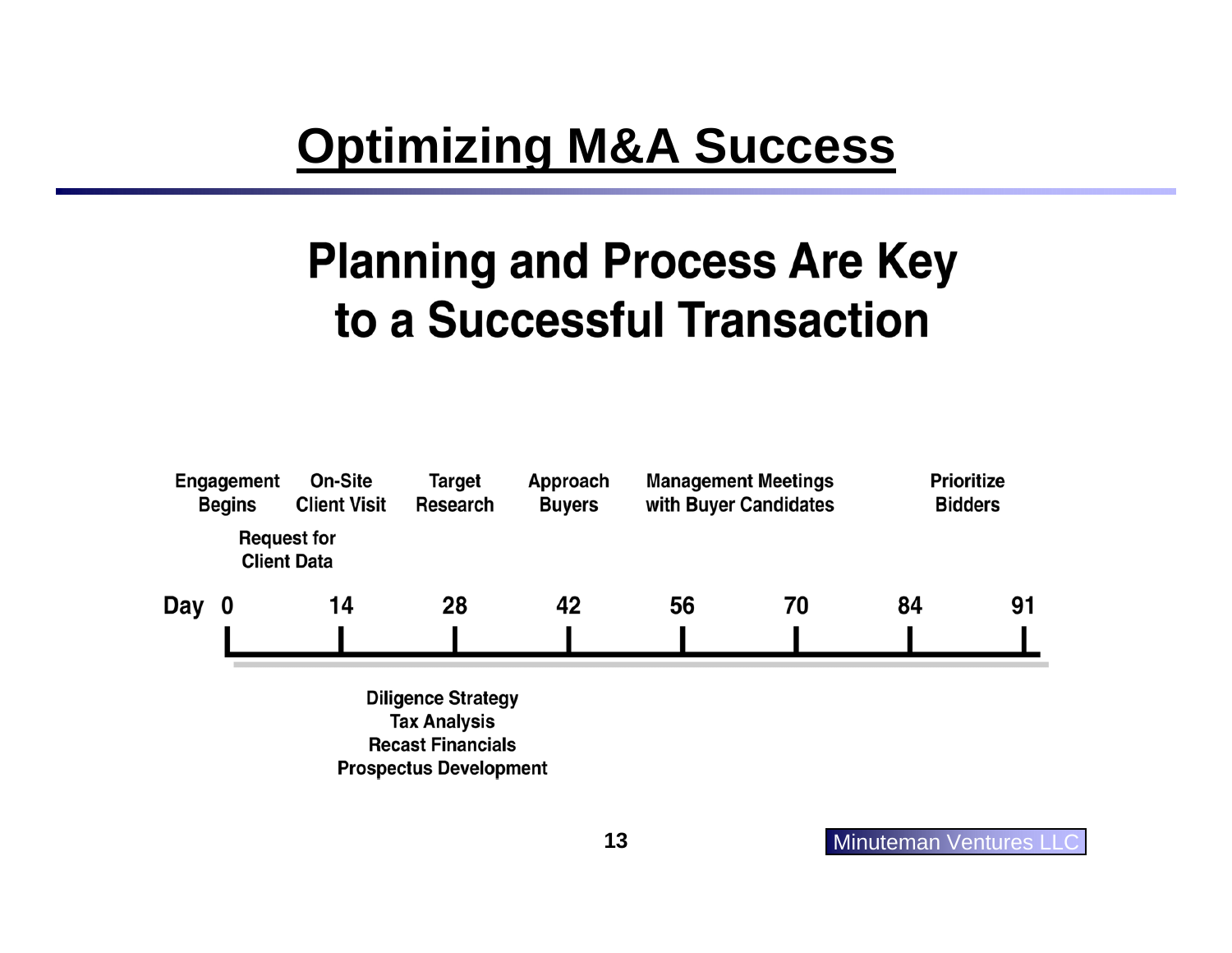## **Optimizing M&A Success**

## **Planning and Process Are Key** to a Successful Transaction (continued)

| <b>Negotiate</b><br>with Lead<br><b>Candidates</b> | Due<br>Due<br><b>Diligence</b><br><b>Diligence</b><br><b>Requests</b><br><b>Response</b> | <b>Buyer</b><br><b>Presents</b><br><b>Definitive</b> | <b>Definitive</b><br><b>Agreement</b><br><b>Negotiated</b> | Consents/<br><b>Final Items</b> | uusii q,<br><b>Money</b><br><b>Transferred</b><br>to Sellers       |     |     |
|----------------------------------------------------|------------------------------------------------------------------------------------------|------------------------------------------------------|------------------------------------------------------------|---------------------------------|--------------------------------------------------------------------|-----|-----|
|                                                    |                                                                                          |                                                      |                                                            | <b>Agreement</b>                | Integration<br><b>Employee</b><br>Communication<br><b>Planning</b> |     |     |
| Day                                                | 105                                                                                      | 119                                                  | 133                                                        | 147                             | 161                                                                | 175 | 182 |
|                                                    |                                                                                          |                                                      |                                                            |                                 |                                                                    |     |     |
|                                                    | <b>Select Winner;</b><br>Negotiate/Sign                                                  |                                                      |                                                            |                                 |                                                                    |     |     |

LOI

Closing: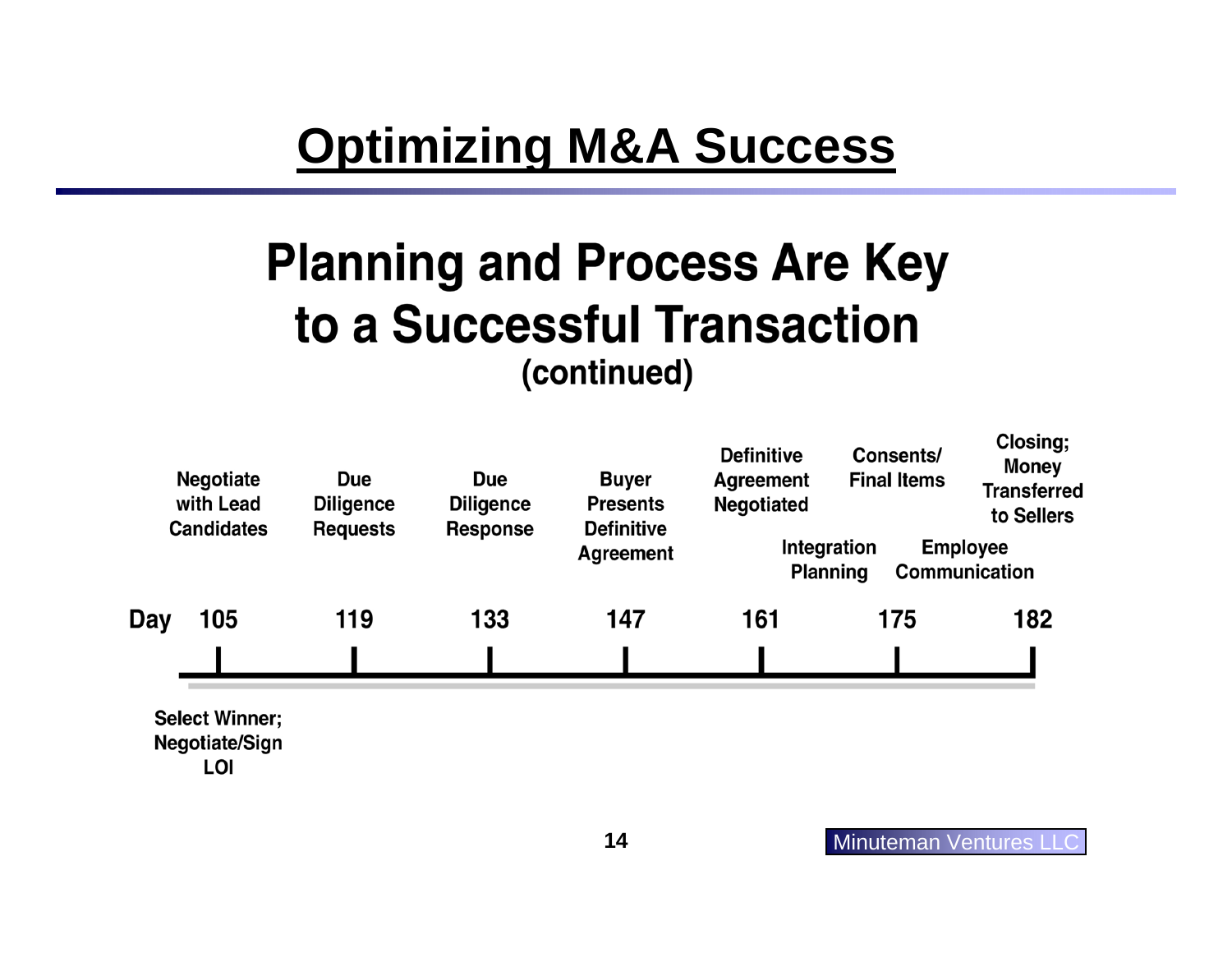## **Preparing for Sale: The Readiness Cycle**

#### **Advanced Planning (in advance of 'formal' selling campaign)**

- Auditor review of financial statements
- Current on obligations
- A/R in order
- Contract transition strategy set
- Equity allocation certain/estate planning in order
- Contract cycle timing

#### **M&A Process Readiness (once 'formal' selling campaign commences)**

- Recast financials
- Tax options at sale spelled out
- Acquisition attorney lined up
- –Dedicated internal resources
- –Customer communication
- Post-transaction owner position specified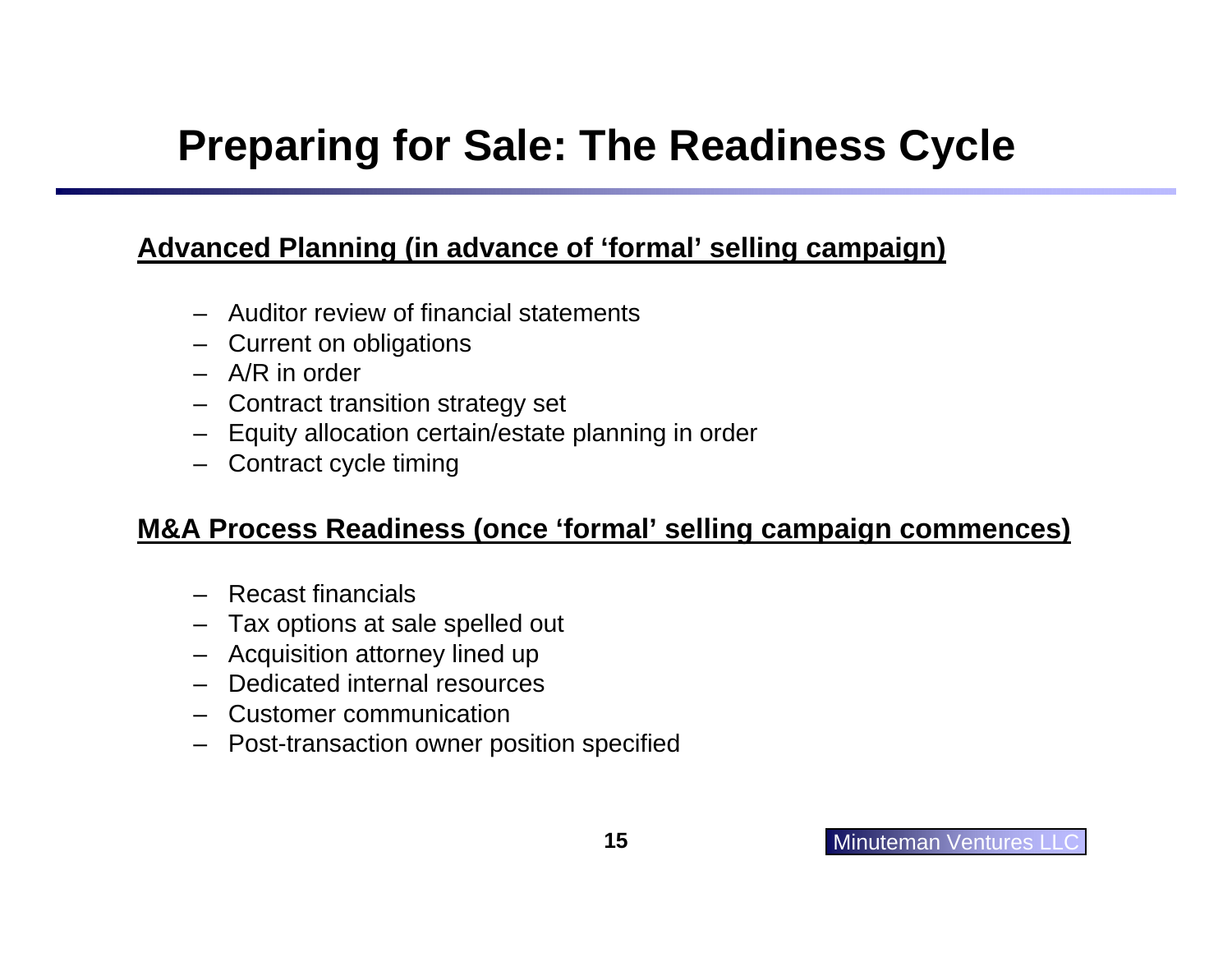# **Readying the M&A Team**

- $\bullet$  Internal Company Resources
	- –Diligence requests
	- Cataloguing/managing data flows
	- –Operating to plan during process
- $\bullet$  Attorney
	- Corporate documents review
	- Purchase agreement negotiation
- $\bullet$  Accountant/Tax Advisors
	- Year-end/mid-year financial statements
	- Analyzing tax impacts to shareholders
- • M&A Advisors
	- – Capture manager role :
		- Positioning company for sale/drafting prospectus
		- Valuation
		- •Inducing bids/prioritizing bidders
		- Transaction negotiation